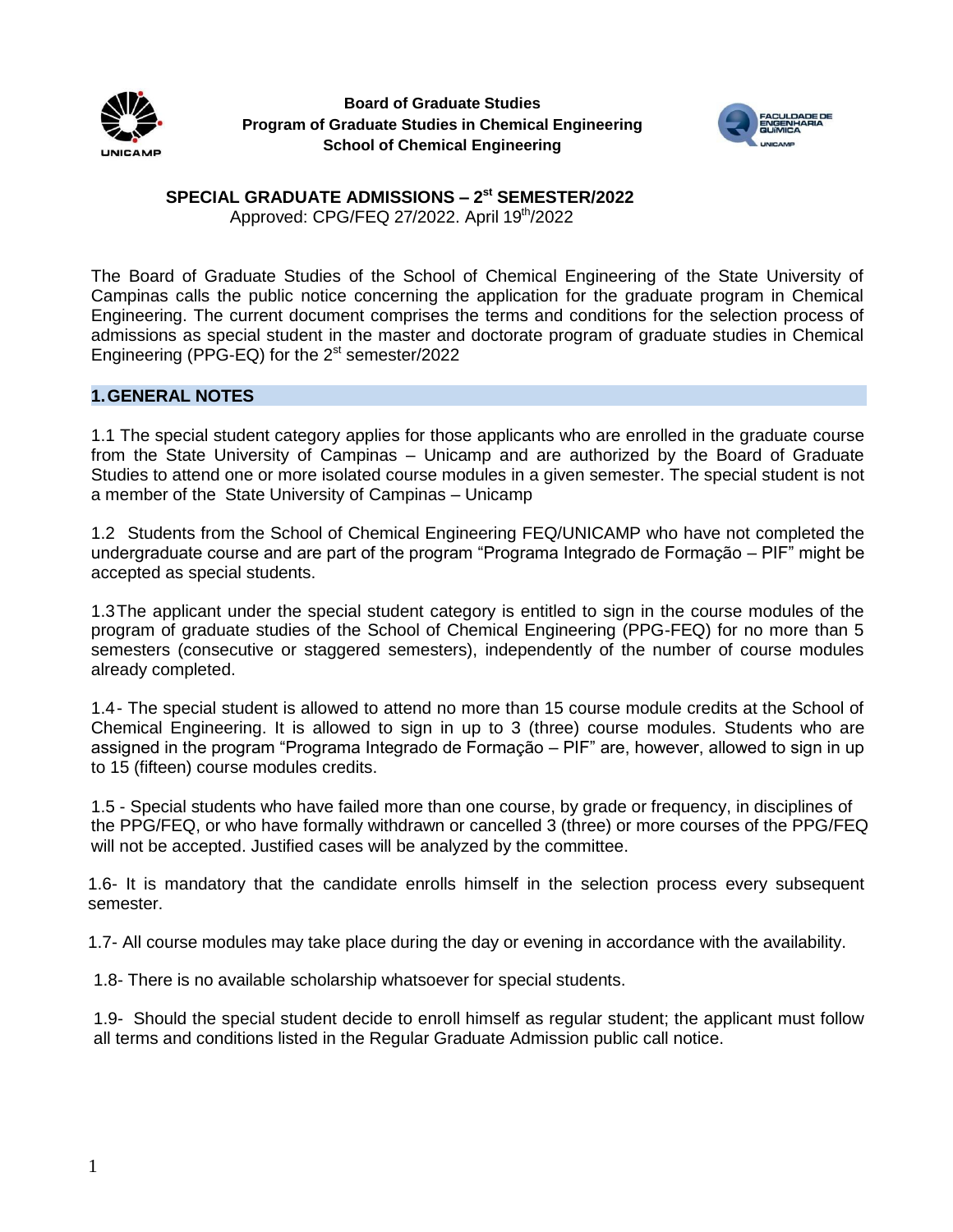# **2. APPLICANTS**

2.1 The applicant who is applying as special student must hold the undergraduate certificate (at the time of course enrollment) and it must be attested by a notary in the consulate. International certificates are also required to be attested by the State University of Campinas – UNICAMP.

2.2 Undergraduate students from the Chemical Engineering course of the State University of Campinas – UNICAMP who are part of the "Programa Integrado de Formação – PIF" in accordance with CEPE-A-022/2001 – 04/12/2001 (Please refer to [https://ppg.feq.unicamp.br/en/english/pif/\)](https://ppg.feq.unicamp.br/en/english/pif/) are encouraged to apply as special student.

## **3. AVAILABLE POSITIONS**

3.1 The availability of course modules in the graduate studies program is not mandatory. The selected candidates are entitled to enroll in course modules (subjected to available positions) during the enrollment period as long as the professor in charge of the module authorizes the registration.

**The priority of enrollment in mandatory module courses is always of the regular students.**

## **4. CALENDAR**

### **02/05/2022 to 30/06/2022**

Documentation submission to the Admission Graduate Office. School of Chemical Engineering.

### **11/07/2022**

Notification of the selection of applicants.

### **12 to 15/07/2022 until noon**

Deadline to file a claim concerning the selection of applicants.

#### **18/07/2022**

Decision concerning the filled claim.

### **20/07/2022 a 16/08/2022**

Enrollment in isolated disciplines in the SIGA in the site of the DAC, in the electronic page [https://sistemas.dac.unicamp.br/siga/ingresso/candidato/efetuar\\_login\\_candidato.xhtml](https://sistemas.dac.unicamp.br/siga/ingresso/candidato/efetuar_login_candidato.xhtml)

#### **19/08/2022**

DAC publishes on the WEB the Special Student Enrollment Report for isolated undergraduate courses.

#### **15/08/2022**

Beginning of 2<sup>st</sup> term of 2022.

# **5. SUPPORTING DOCUMENTATION**

Pre-enrolment for the selection process as special students will take place from **02/05/2022 to 30/06/2022** through the e-mail: gazotti@unicamp.br. The following documentation is required:

I. Application form for special student (click [here\)](https://forms.gle/UfRQwZB9vCfJyf5N9).

II. Copy of the undergraduate certificate (Exceptions apply for applicants under the requirements described in section 2.2)

- III. Copy of the academic transcript
- $\mathcal{L}$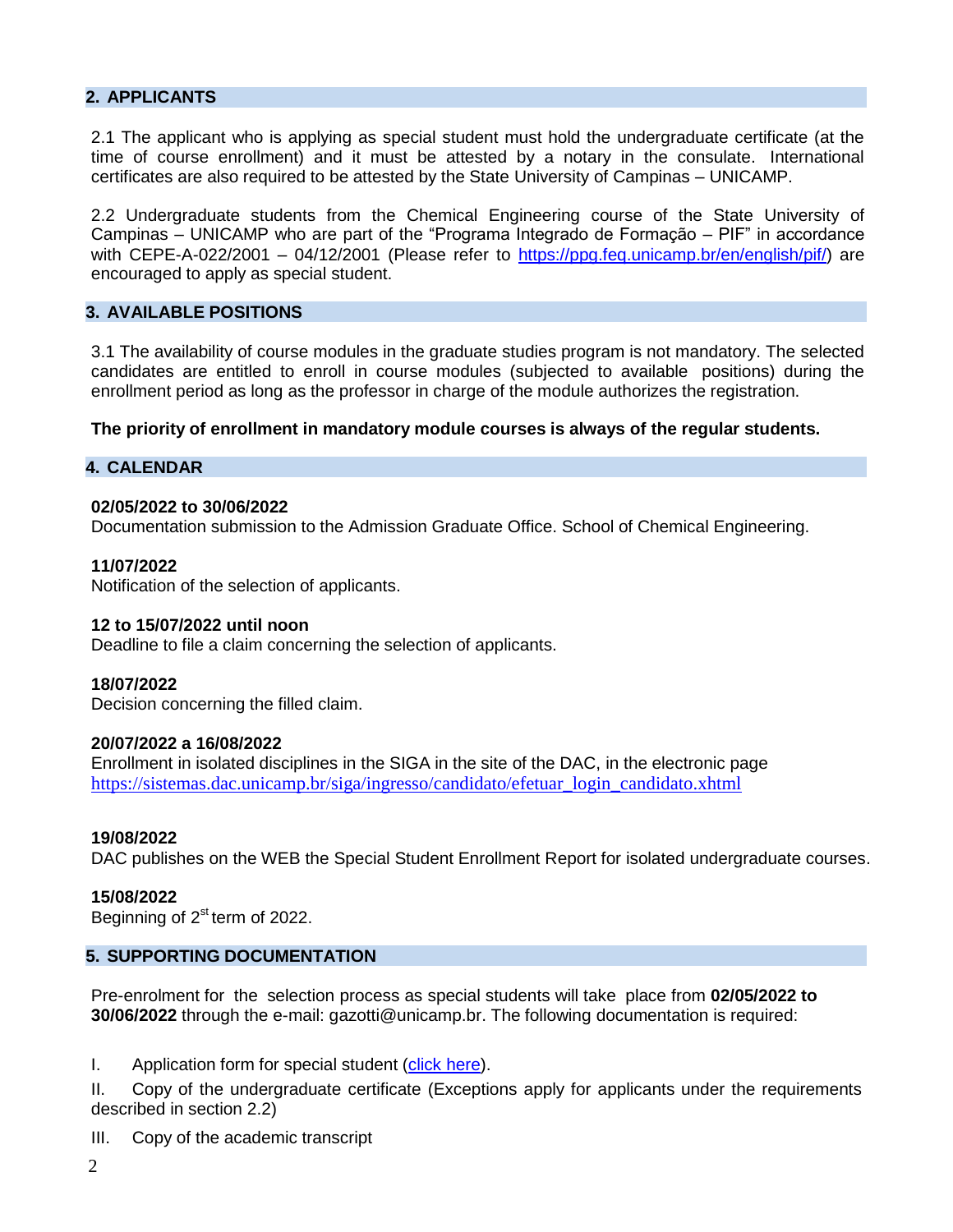- IV. Copy of identification document with photo (ID, driver license, passport)
- V. Copy of the identification page of your passport
- VI. Academic curriculum Currículo Lattes http://lattes.cnpq.br

VII. Cover letter clearly stating why the applicant is applying as a special student in the graduate studies program PPG-FEQ and how the program can contribute for his/her career.

5.1 Candidates who have already been approved in another selection process at PPG-EQ as Special Students, **and who have taken courses**, should submit only the Application Form (item I) and the transcripts of the courses already taken at the graduate school (when available).

5.2 Incomplete documentation (please refer to section 5) will not be considered and you are not entitled to file a claim.

5.3 All supporting documents might be sent to the Secretary of the Graduate Program in Chemical Engineering at FEQ (e-mail:. gazotti@unicamp.br), in the sequence defined in item 5 and compiled into a single file in PDF format, with subject in the forwarding message containing the term "Process\_Selective\_Special\_2022S2 - Full Name of Candidate".

## **The PPG-FEQ will not receive requests for registration or documentation after the deadline set in the calendar (item 4).**

# **6. SELECTION PROCESS**

The selection process will comprise the screening of the documentation requested in section 5. **Applicants who fail to submit the complete documentation will be withdrawn.**

The following criteria will be addressed:

- Academic-technical performance as stated in the resumé;
- Records from the scholar transcript;

 Candidates who have failed in more than one module from the PPG-FEQ or have drop three or more modules will not be considered.

# **7. LIST OF SELECTED CANDIDATES AND QUERIES**

7.1 The list of selected candidates will be available: [https://ppg.feq.unicamp.br/en/english/result](https://ppg.feq.unicamp.br/en/english/result-enrollment/)[enrollment/](https://ppg.feq.unicamp.br/en/english/result-enrollment/) [graduacao-lateral.](http://www.feq.unicamp.br/index.php/pos-graduacao-lateral)

7.2 The results will not be informed by telephone or any other means of communication.

7.3.- The claim/query must enclose full name, identification document number, full address, phone number and e-mail, the claim/query, and must be e-mailed to [gazotti@unicamp.br](mailto:gazotti@unicamp.br).

7.3.1 – The applicant should hear from the Board of Graduate Studies by e-mail.

# **8. ENROLLMENT**

8.1 The candidate must fulfil the documentation requirements at the time of enrolment in order to be accepted by the graduate studies program.

8.2 The selected candidate must assign himself in the course modules via the webpage - *Diretoria Acadêmica:*

[https://sistemas.dac.unicamp.br/siga/ingresso/candidato/efetuar\\_login\\_candidato.xhtml](https://sistemas.dac.unicamp.br/siga/ingresso/candidato/efetuar_login_candidato.xhtml)